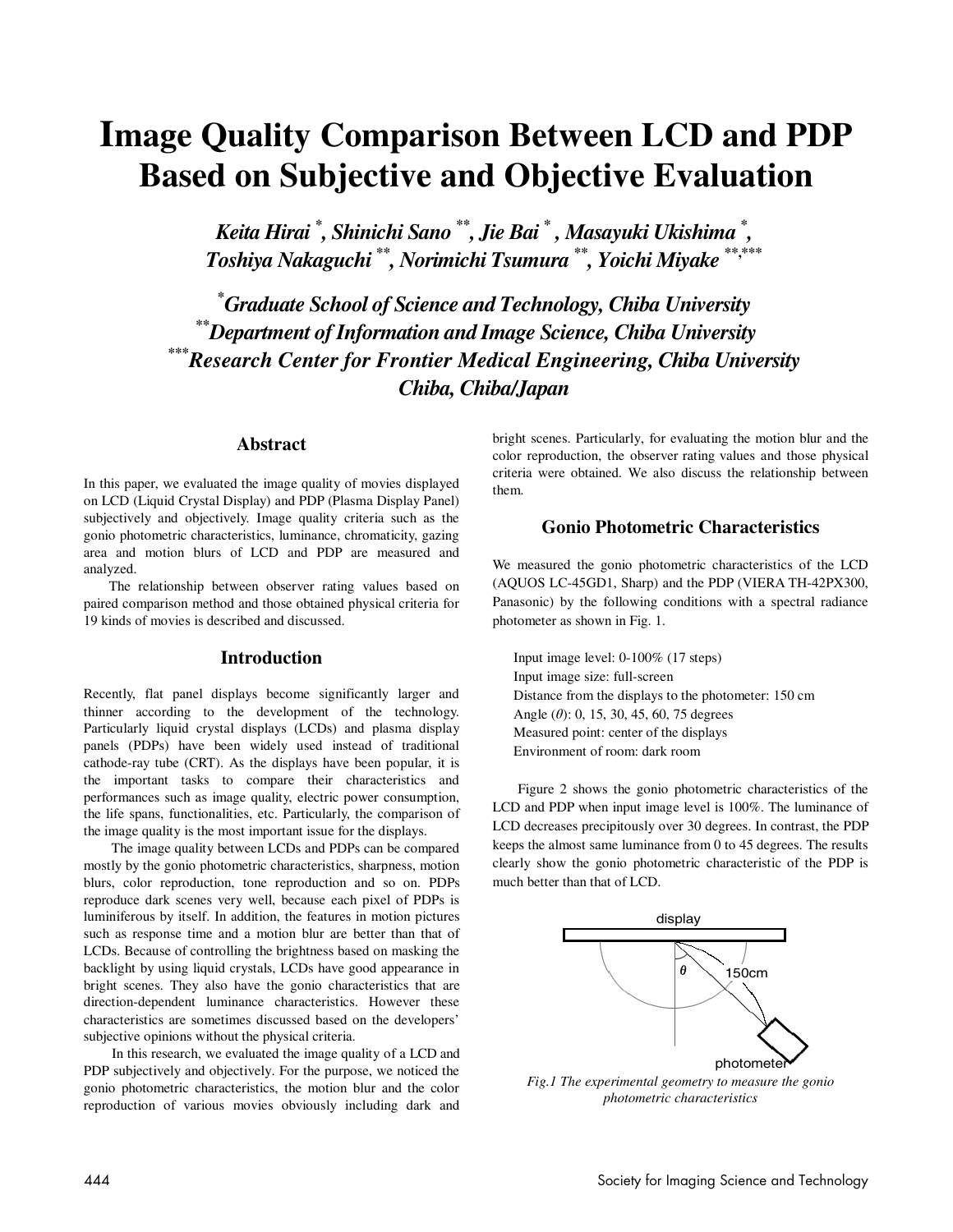

*Fig.2 The gonio photometric characteristics of the LCD and PDP. In the figure, the values of the vertical axis are normalized as the luminance at 0 degree is 100. The luminance of the PDP at 0*  degree is 236cd/m<sup>2</sup> and that of the LCD is 519cd/m<sup>2</sup>.

## **Motion Blur Evaluation**

Moving picture response time (MPRT) has been used to quantify the motion blurs on displays[1][2]. In this research, we measured and compared the physical motion criteria of the LCD and PDP based on the MPRT method.

#### **Moving Picture Response Time**

In the MPRT method, it is required to obtain the blurred edge images that move on the displays horizontally to calculate the MPRT. The unit is milli-second and the smaller the criterion, the less the motion blur.

In the measurement, 42 edge test patterns (7 kinds of gray scale images are prepared for each left and right side images) are used. The images before the edge passes (right side) are called 'initial gray' and them after the edge passes (left side) are called 'final gray.' The gray scale images are defined as following Eqs.(1). Where Y6 is the maximum luminance of the display and Y0 is minimum one.

$$
L0 = 903.3 \cdot Y0/Y6 \quad \text{for} \quad Y0/Y6 < 0.008856
$$
\n
$$
Yn = Y6 \cdot \left( \frac{(L0 + (100 - L0) \cdot n/6) + 16}{116} \right) \tag{1}
$$
\n
$$
n \in \{0, 1, 2, 3, 4, 5, 6\}
$$

## **MPRT Measurement**

The measured results based on the MPRT method are shown in Fig. 3. A part of the LCD's results is excepted because the patterns' exposures were too short to calculate the MPRT. In the patterns of high luminance, it is almost no difference between the LCD and PDP. On the other hand, the PDP performs much better in them of low luminance.

## **Subjective Evaluation Experiment for Movies with Noticeable Motion**

We also obtained the observer rating values on the motion of the pictures based on the paired comparison method. The 11 observers evaluated 3 kinds of the movies that especially had the feature with noticeable motion. The observers were asked to select the LCD or PDP which they felt sharply. Figure 4 shows the experimental room for the evaluation. The viewing distance was 3.1m and the room radiance was 150lux.

The observers evaluated the displays twice under the two different LCD's backlight conditions because it was high possibility for the observers to evaluate the display with higher luminance. The two conditions are as follows.

- 1. primary setting of a factory (LCD-1).
- 2. the setting based on the adjusted LCD's backlight which luminance is correspond to the PDP's when they display 18% gray image(LCD-2).

Table 1 shows the result of the observer rating values. In the table, the values show the ratio that the PDP is superior to the LCD. In both the LCD's backlight conditions, it is showed that the PDP is superior to the LCD. It is correspond to the results of MPRT.



*Fig. 3 The measured MPRT (a)LCD (b)PDP* 



*Fig. 4 The room for the subjective evaluation experiments*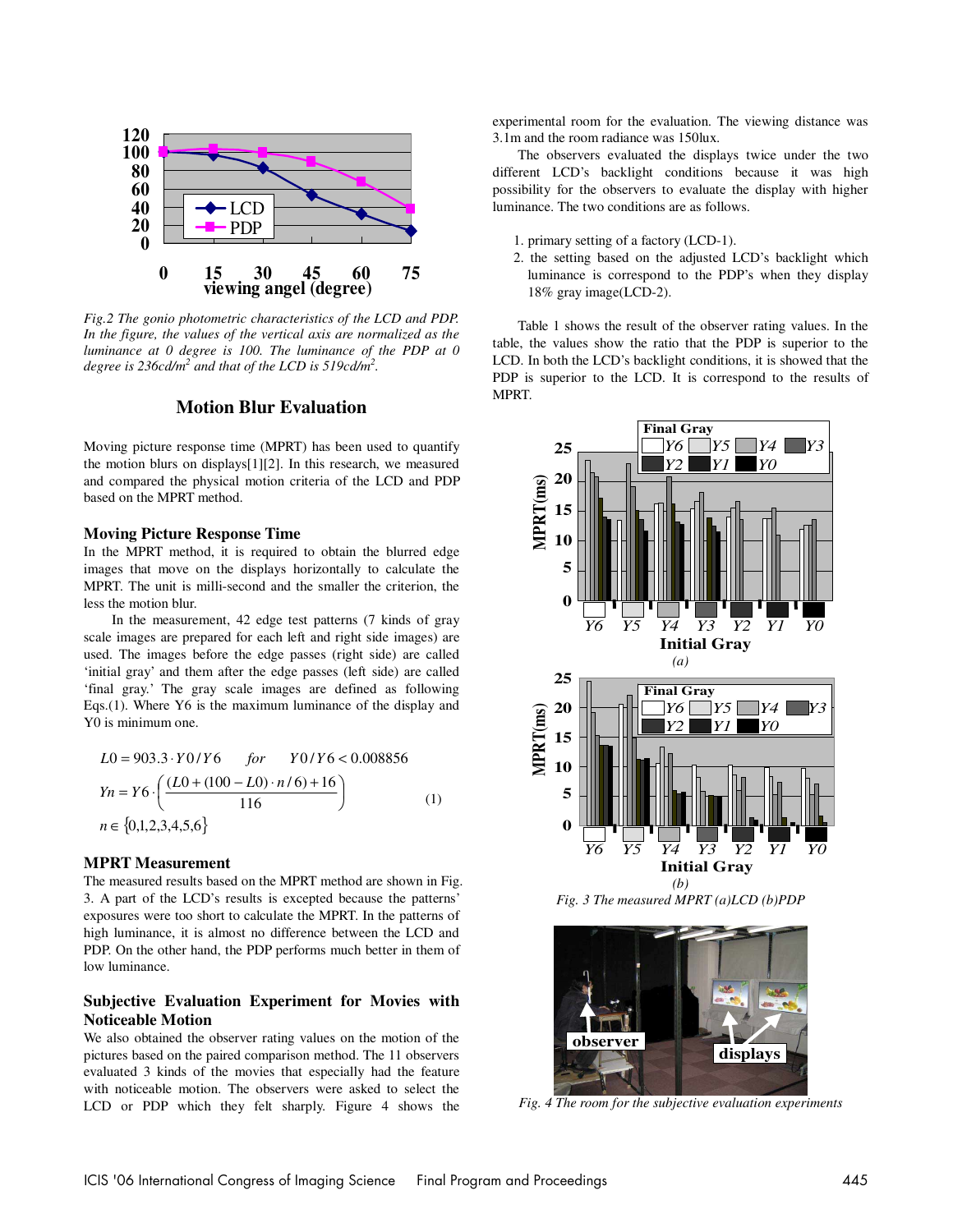| Kind of       | Ratio of PDP | Ratio of PDP |
|---------------|--------------|--------------|
| Movie         | to LCD-1     | to LCD-2     |
| movie 1       | 54.5%        | 36.4 $%$     |
| movie 2       | 90.9%        | $100\%$      |
| movie 3       | 72.7%        | 54.5%        |
| average       | 72.7%        | 62.6 $%$     |
| total average | 68.2%        |              |

*Table 1 The ratio that PDP is superior to LCD when the observers watched the movies with noticeable motion* 

# **Evaluation of Tone and Color Reproduction**

In this section, we describe the observer rating values to evaluate the tone and color reproduction of various movies. Moreover, the relationship between the observer rating values and the measured physical criteria of the representative frames is discussed.

## **Subjective Evaluation Experiment**

The subjective evaluation experiment based on the paired comparison method was done by 43 observers. The observers evaluated the 16 movies from 15 to 20 seconds that were classified into 6 categories based on the features. For each movie, they were asked to select the LCD or PDP which they felt better appearance in whole. (We also obtained their gazing areas. See [3].) After the experiments, the observers described some comments freely and selected the image quality keywords (table 2) optionally to obtain the impression of the displays. The experimental environments were the same as the subjective experiment for noticeable motion.

Table 3 shows the 6 categories of the movies and the results and table 4 shows the results categorized based on the observers' age, the their knowledge of image quality and the conditions of the LCD's backlight. In both the tables, the values show the ratio that the PDP is superior to the LCD. From the result that 'dynamic range' ratio was 96% as shown in table 3, it is clear that dark scenes displayed on the PDP are much better than the LCD. In contrast, the LCD has better results in the categories of 'memory color (nature)' and 'colorfulness'. Figure 5 shows the representative frames of 'dynamic range' and 'colorfulness.'

By analyzing the obtained image quality keywords, we could also see the observers have some strong impressions that the PDP was 'soft,' 'warm,' 'natural' and 'prefer,' and the LCD was 'brilliance,' 'stereoscopic' and 'heavy.' We also obtained many comments that the PDP was 'good appearance in dark scenes,' 'soft' and 'natural' and the LCD was 'brilliance' and 'unnatural.' These comments tend to correspond with the observer rating values.

# **Measuring Physical Criteria**

In the objective evaluation experiments, the luminance and chromaticity of the representative frames from each movie were measured. Figure 6 and 7 show the luminance and *xy* chromaticity histograms of the images shown in Fig.5. The *xy* histograms of LCD-2 is omitted because the histogram of LCD-1 is similar to LCD-2.

# **Comparison of Image Quality between LCD and PDP**

In dark scenes, the luminance histograms of the PDP disperse

*Table 2 The image quality keywords* 

| $Soft - Hard$         | $Reality-Virtual$    |
|-----------------------|----------------------|
| Warm-Cool             | $Prefer-Dislike$     |
| Colorful-Sober        | Impression-Poor      |
| $Light$ $Dark$        | $Heavy$ – Light      |
| $Fine-Coarse$         | Natural – Artificial |
| $Brilliance - Cloudy$ | $Smooth-Rough$       |
| Stereoscopic-Planer   |                      |

*Table 3 The ratio that PDP is superior to LCD* 

| Category                             | Ratio of PDP |
|--------------------------------------|--------------|
| memory color (skin) :3 movies        | 55.8%        |
| memory color (nature) :2 movies      | 36.6 $%$     |
| colorfulness: 3 movies               | 26.0%        |
| dynamic range (mainly dark scenes)   | 94.8%        |
| :4 movies                            |              |
| texture (ice, metal, etc.) :3 movies | $45.3\%$     |
| sharpness :1 movie                   | 65.8 $%$     |
| total average                        | 56.2 $%$     |

*Table 4 The ratio that PDP is superior to LCD (age, common observers and the observers with the knowledge of image quality, different conditions of LCD backlight)*

| Category                        | Ratio of PDP |
|---------------------------------|--------------|
| 20~29 years old (28 observers)  | 54.6%        |
| 30~39 years old (3 observers)   | 57.3%        |
| 40~49 years old (5 observers)   | 50.0%        |
| over 50 years old (7 observers) | 66.5 $%$     |
| common observers                | 55.4%        |
| (30 observers)                  |              |
| observers with the knowledge of | 57.9%        |
| image quality (13 observers)    |              |
| comparison with LCD-1           | 53.3%        |
| comparison with LCD-2           | 59.0%        |



*Fig. 5 The representative frames of the movies (a)Dynamic Range (b)Colorfulness* 

more widely than the LCD. It means that the PDP can represent fine luminance steps in the images including low luminance areas mainly. Then it is considered that the luminance histograms' distribution causes the observer rating values and the comments that the dark scenes of the PDP are good appearance. On the other hand, we consider the LCD can represent better appearance in the movies with high dynamic range as shown in Fg.7, because the better observer rating values for the LCD were obtained for the such movies.